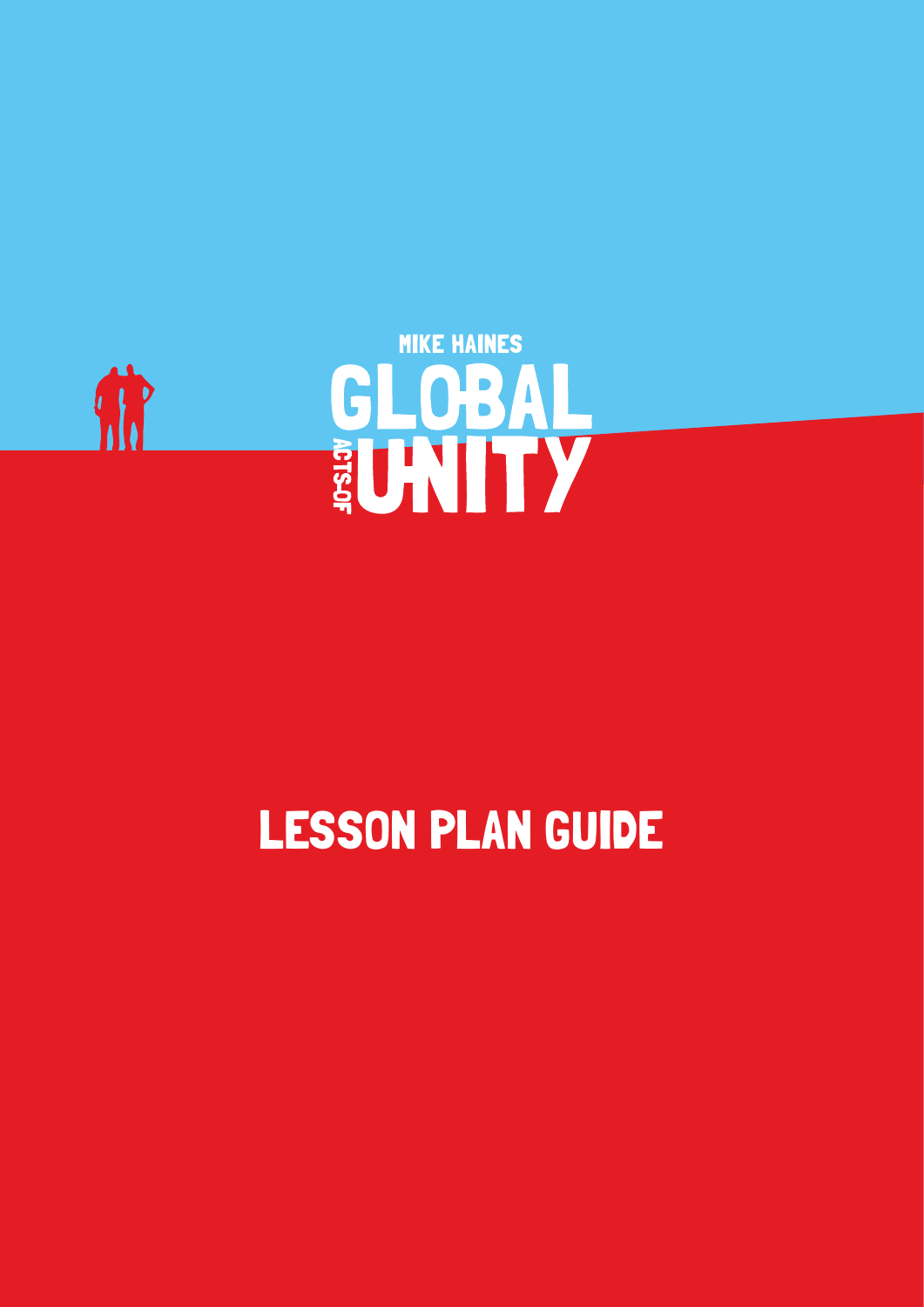## **INTRODUCTION**

In September 2014, a British aid worker called David Haines was beheaded by an ISIS terrorist. A video of the murder was uploaded to the internet, creating reactions of horror and anger across the world.

But David's brother, Mike Haines, has reacted in a way that many people would find unusual, if not incomprehensible. He does not hate the terrorists who killed his brother. He believes that if he allows hate into his life, then the terrorists have won. He argues that hate only leads to more hate, and an increase in suspicion and fear in our own communities. It is largely because of terrorist acts that our society has become more and more polarised.

Mike believes that we cannot allow this to continue and that the best way to fight the terrorists is to talk to people, to ask questions, to make friends.

This lesson plan accompanies the Acts of Global Unity interactive resource and should help you get the most out of the activities and the discussions with your class.

The lesson is aimed at **Key Stage 3 and 4** students, although some of the details of Mike's story may be too disturbing for younger, more sensitive pupils.

There is enough material for you to spend **two hour-long** lessons working through the resource. Alternatively it would be a good resource to use during an 'off-timetable' PSHE Day or similar.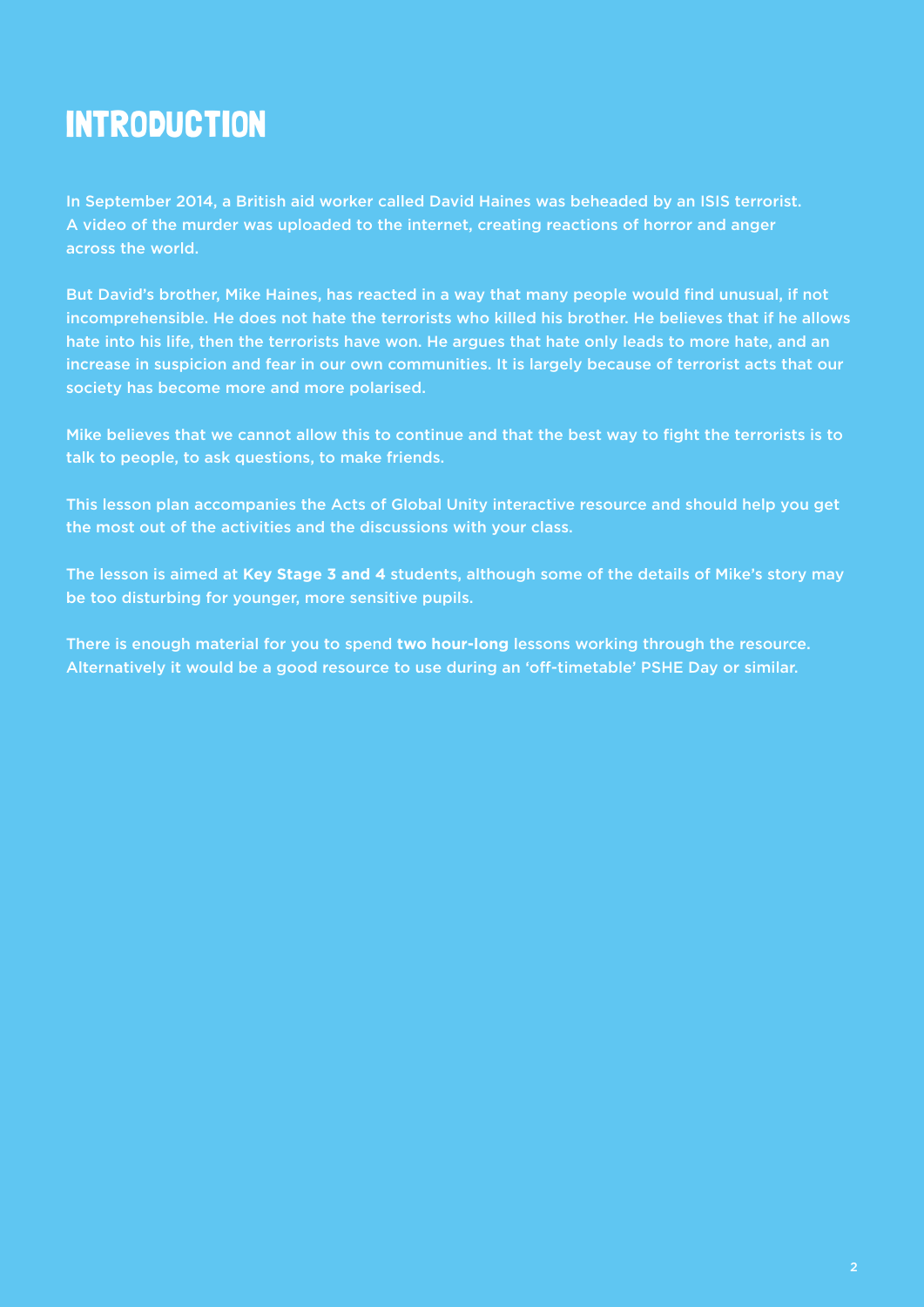## HOW TO USE THIS INTERACTIVE RESOURCE

From the homepage, click 'Start' to run the whole presentation from start to finish, with all the activities following on from each other in the order that they appear in this lesson plan. Alternatively, if you want to pick and choose what to do, click on 'Resources' to see thumbnails for each activity.

On every page there is a blue button which you can click to pause the resource. You will then be given the option of returning to the previous slide, or to the home page.

The lesson plan indicates where there is a slide or activity with a symbol.

You can use the resource on an interactive whiteboard, inviting students up to the front to have a go at the activities where appropriate, and using their answers as a springboard for discussion. Alternatively, if you have class sets of tablets or laptops, you can ask students to have a go at the activities by themselves or in pairs and then discuss the issues raised together.

Approximate timings for each activity are shown in the lesson plan.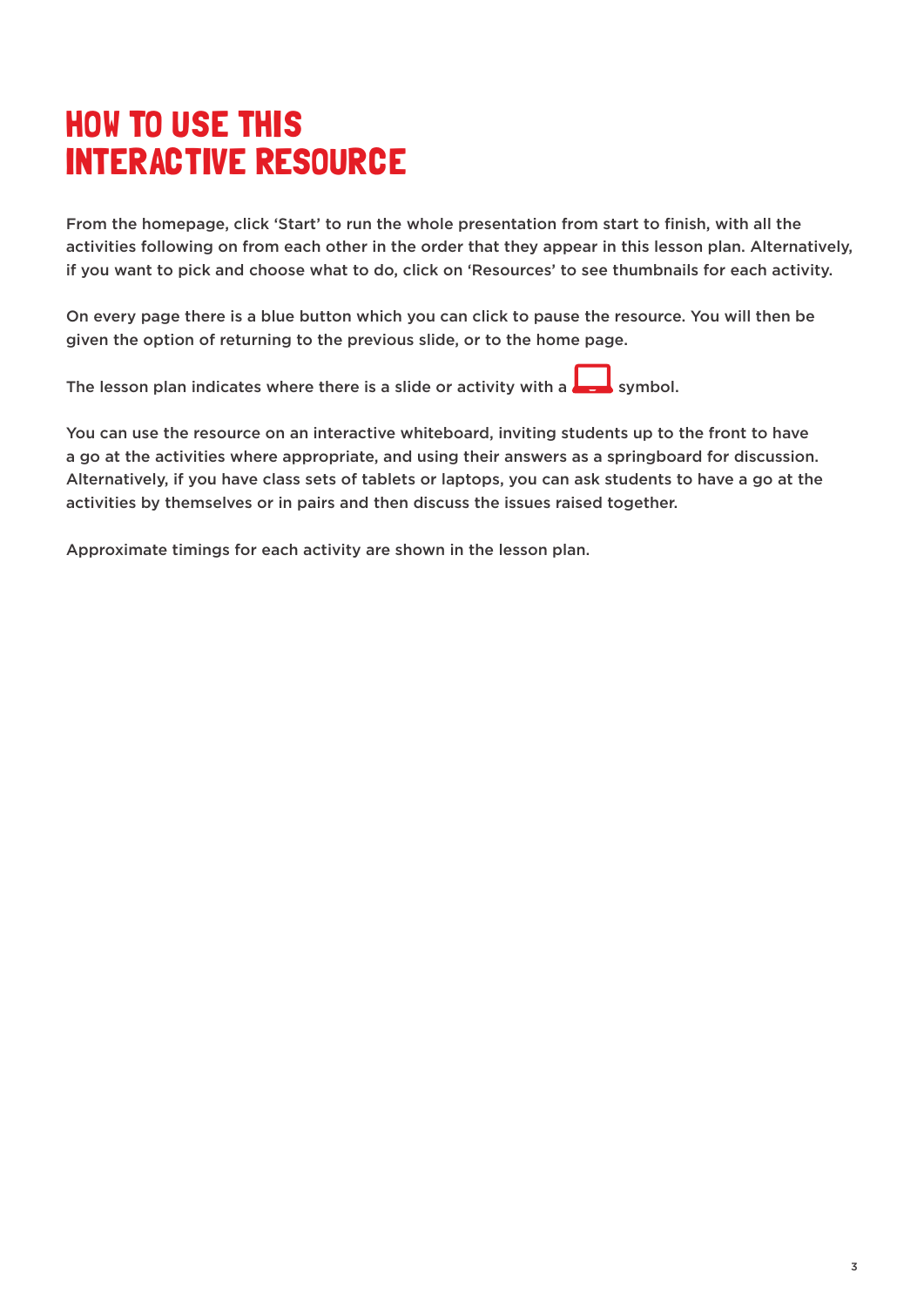## LESSON PLAN

Begin the lesson by highlighting the lesson objectives with your students.

#### $\overline{\phantom{a}}$  Lesson objectives

- To understand what polarisation is and why it is bad for society.
- To think about possible solutions to the problems caused by polarisation, eg education.
- To think about how people should respond to terrorism.
- To understand that there is a cycle of violence and consider ways to break out of it.
- To understand what stereotypes are and why they are a form of prejudice.
- To understand that diversity is good for society.

## **Key words 1.4**

Now use the interactive resource to help the class get to grips with the key words. Either individually, or as a group activity, each word should be dragged and dropped on the correct definition.

| <b>Islam</b>          | The Muslim religion - the word means 'peace' or 'submission' in Arabic.                              |
|-----------------------|------------------------------------------------------------------------------------------------------|
| <b>Muslim</b>         | A follower of Islam - the name means 'someone who is at peace' or 'someone<br>who submits [to God]'. |
| Prejudice             | Judging someone before knowing them properly.                                                        |
| <b>Discrimination</b> | Doing something which shows prejudice.                                                               |
| Stereotyping          | The view that everyone in a group is the same.                                                       |
| Scapegoat             | A person or group of people who take the blame for things other people<br>do wrong.                  |
| <b>Diversity</b>      | Having a range of different people in society, eg race, religion, political beliefs.                 |
| Empathy               | The ability to understand how other people feel.                                                     |
| <b>Multicultural</b>  | Having a range of different cultures in society.                                                     |
| Polarisation          | When people are at completely opposite extremes of an argument.                                      |
| Patriotism            | Having pride in your country.                                                                        |
| Xenophobia            | Hostility and prejudice against people from different countries or cultures.                         |
| <b>Terrorism</b>      | Using violence and threats against ordinary people to force political change.                        |
| <b>Extremism</b>      | Having political or religious views that go beyond what most people think<br>are reasonable.         |
| <b>ISIS</b>           | Islamic State of Iraq and Syria, also known as ISIL - Islamic State of Iraq and the                  |
|                       | Levant; a terrorist group which controls a large area of Syria and Iraq and enforces                 |
|                       | an ultra-strict version of Islamic law.                                                              |
| Daesh                 | The Arabic name for ISIS (or ISIL).                                                                  |

MINS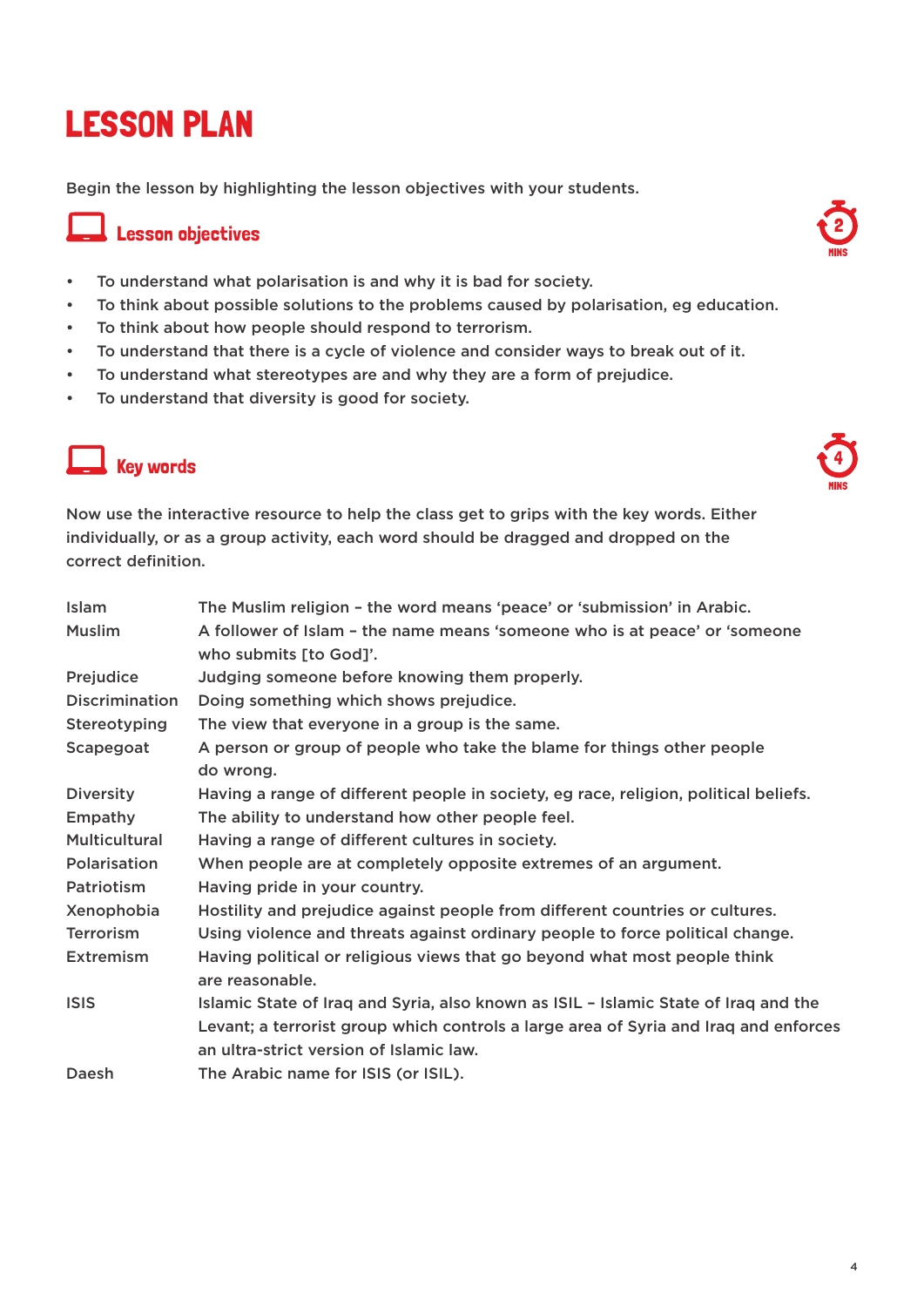



Begin the lesson by highlighting the lesson objectives with your students.

- Who is your best friend? What makes them your best friend?
- Who is the first person you would call if you were in trouble?
- Who is the person you would trust with your darkest secret?

Take a few answers from the class. What makes those relationships so special? Is it an experience you shared? The length of time you've known them?

The resource continues with a presentation that tells the story of David and Mike, narrated by Mike himself. Ideally, this should be watched on the whiteboard (rather than on individual devices), so the whole class can share in it together.

The slides will advance by themselves until the **Pause to reflect** questions, unless you click the blue pause button. You can advance to the next slide by clicking anywhere on the page.

## PART 1 – MIKE'S STORY

To help you keep track, here are the captions that accompany the story:

(There are three points in the story where you can **Pause to reflect** with your students, by answering some questions which are also included below. On each occasion, ask the questions, and take a few answers from the class.)

### Part 1  $\frac{3}{3}$

- 1. This is the story of two brothers and how they found their paths in life.
- 2. I'm Mike, and David is my little brother.
- 3. Mum was in the Royal Navy, and Dad was in the Royal Air Force.
- 4. We travelled with my Dad to whatever country he was based in. We saw many countries, many cultures, many beliefs.
- 5. David and I were friends as well as brothers. We were the only constants in each other's lives. He could be very annoying. I'm sure I was too.
- 6. We were shooting bottles with a low-powered air pistol. I shot David in the backside. He never let me forget that.
- 7. Mum and Dad brought us up to be as open-minded as possible, to learn about other people's cultures and beliefs, and to show respect.
- 8. When we grew up, David and I both joined the RAF.
- 9. When we left the RAF, I became a mental health nurse and David went into humanitarian work to help refugees.
- 10. David joined ACTED in March 2013. He travelled from their headquarters in Paris to Turkey, where he was briefed before going to Syria. I never saw him again.

MINS 12 SECS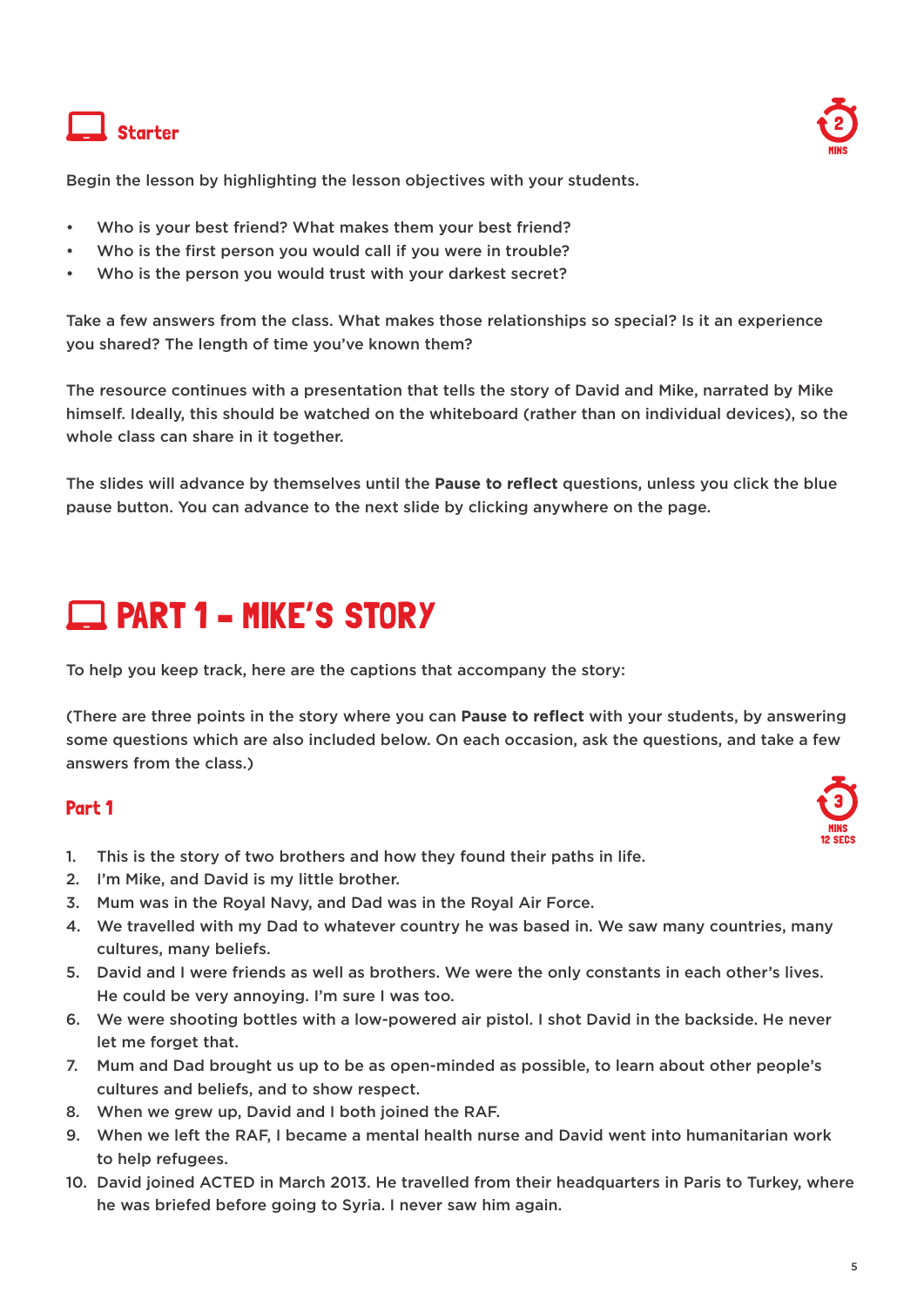#### Pause to reflect

- What made Mike and David's relationship so close?
- Why is Mike so proud of his little brother?

#### Part 2

- 11. David and his colleague Federico had travelled to a refugee camp near Aleppo. On 11 March 2013, their convoy was ambushed. The security guards were disarmed, and David and Federico were kidnapped.
- 12. When David began his humanitarian work, we had discussed kidnapping. I would be the point of contact between the authorities and my family.
- 13. We were asked to provide 'Proof of Life' questions which, no matter his condition, David would be able to answer.
- 14. One of the questions was related to when I shot him with the air pistol. There were specific details he would never forget.
- 15. Some hostages were released and we gathered from them the identity of the kidnappers this was ISIL.
- 16. ISIL or ISIS or Daesh is a terrorist organisation operating in Iraq and Syria.
- 17. They say they stand for Islamic values, but this is wrong. They stand for power, hatred, terror and fear.
- 18. On 19 August 2014, a video showing the murder of Jim Foley was released online by ISIS.
- 19. The video showed an ISIS terrorist later identified as Mohammed Emwazi in the process of killing Jim Foley.
- 20. Mohammed Emwazi, also known as 'Jihadi John' was brought up in west London. Just an ordinary young man manipulated by evil people.
- 21. On 2 September, ISIS uploaded another video which showed the murder of Steven Sotloff.
- 22. In the background was my brother, paraded in an orange overall, with a look of horror on his face.
- 23. It took 16 minutes from the release of the video for the first reporters to arrive at my parents' door.
- 24. I brought the whole family back to my home in Dundee where I could protect them from the media.
- 25. The image of horror on David's face was plastered all over the internet, the television, the papers. You couldn't get away from it.
- 26. On 13 September 2014 another video was published. My brother was gone.

## Pause to reflect the contract of the contract of the contract of the contract of the contract of the contract of the contract of the contract of the contract of the contract of the contract of the contract of the contract

- How would you feel if you were Mike, after what happened to his brother?
- What do you think was going through David's mind when he was kneeling beside Emwazi?
- What would you want to do in Mike's situation?

#### Part 3

- 27. My brother was not better than other men. David was an ordinary man who made mistakes, as we all do.
- 28. David was a hero not for how he died, but for what he did. He went into areas of danger to help people in need. He was a true hero.



5 MINS 33 SECS



3 MINS 33 SECS



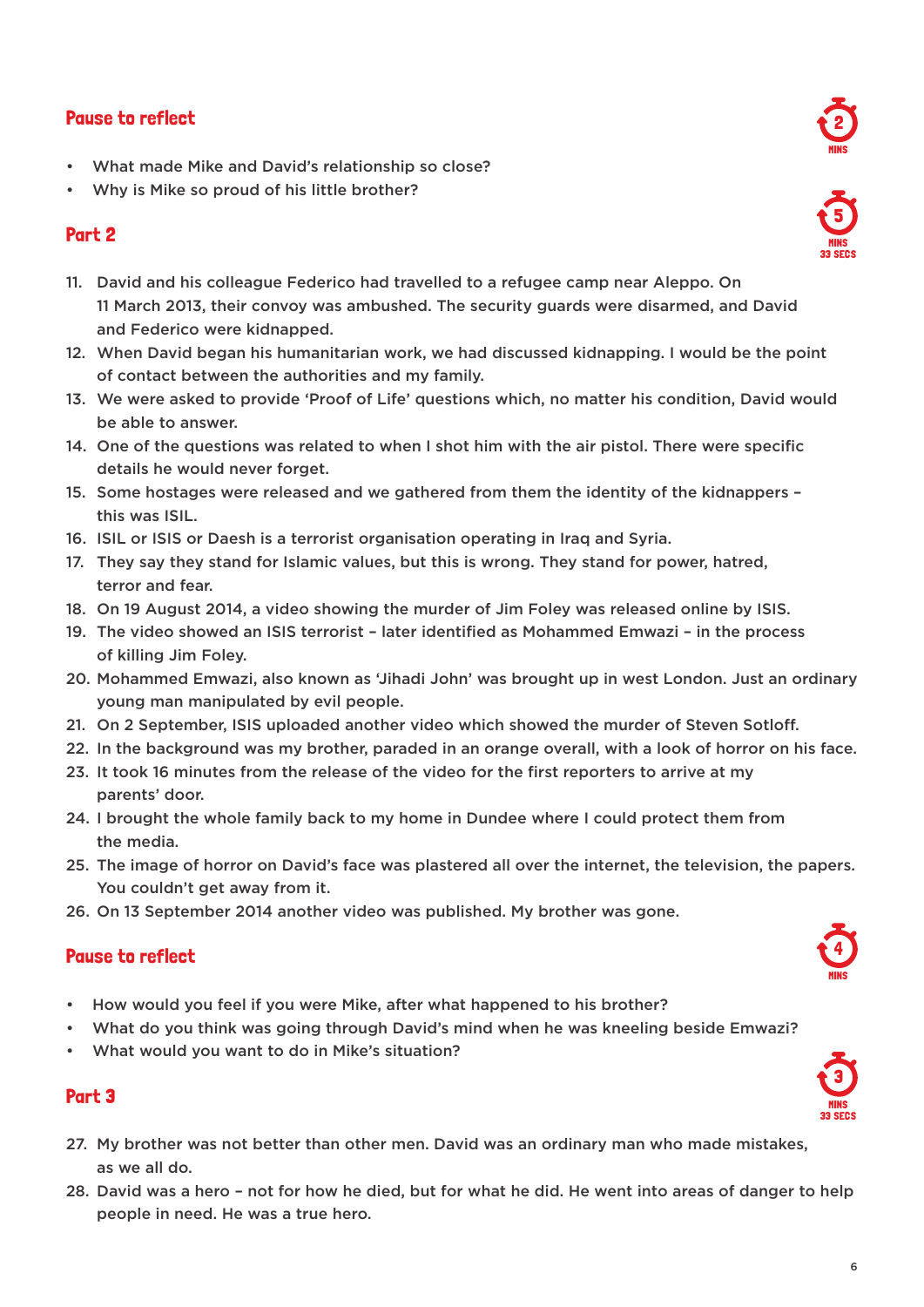- 29. The reaction that people expect from me is hatred. The reaction the terrorists wanted was hatred. But hatred only breeds more hatred.
- 30. But I was not going to let terrorists dictate the way that I behaved. I was not going against what David and I believed in.
- 31. I want to talk of unity, tolerance and understanding.
- 32. We all want to be safe. We want to be free to follow our own beliefs. We want to live in peace.
- 33. Terrorists don't want this. Terrorists want to bring hatred into our communities. They want to force us apart.
- 34. My Imam friend Shahnawaz and I came into contact through the Foreign Office, and now we have a truly wonderful friendship.
- 35. I learn from Shahnawaz. We have an understanding between us that we can ask questions about each other without causing offence.
- 36. My friendship with Shahnawaz and ones like it do more to fight terrorism than bombs and bullets. This is truly the way that we fight.
- 37. The fight against terrorism is not in some far-off country. It is here, now. We have to stand together.
- 38. By making friends with people from different backgrounds, we can overcome the fear that the terrorists want us to feel.
- 39. I will fight to my dying breath against the fear that they want to bring into our lives.

## Pause to reflect **2**

- Is this the reaction you expected? Why or why not?
- Why do you think Mike has chosen this approach?

## PART 2 – DISCUSSION

The presentation continues with a series of activities designed to help you discuss some of the issues raised by Mike's story. These are divided into two main themes:

- What are the obstacles to the success of Mike's campaign?
- What is going to help Mike's campaign to succeed?

## $\blacksquare$  What are the obstacles to the success of Mike's campaign?

Begin by asking the class what they think might stand in the way of Mike's mission to get communities talking to each other.

Take some ideas from the class and make a mental note of anything you think needs further discussion before suggesting that the obstacles fall into four main areas:

- 1. Extremism
- 2. Stereotyping
- 3. 'Britishness'
- 4. Polarisation





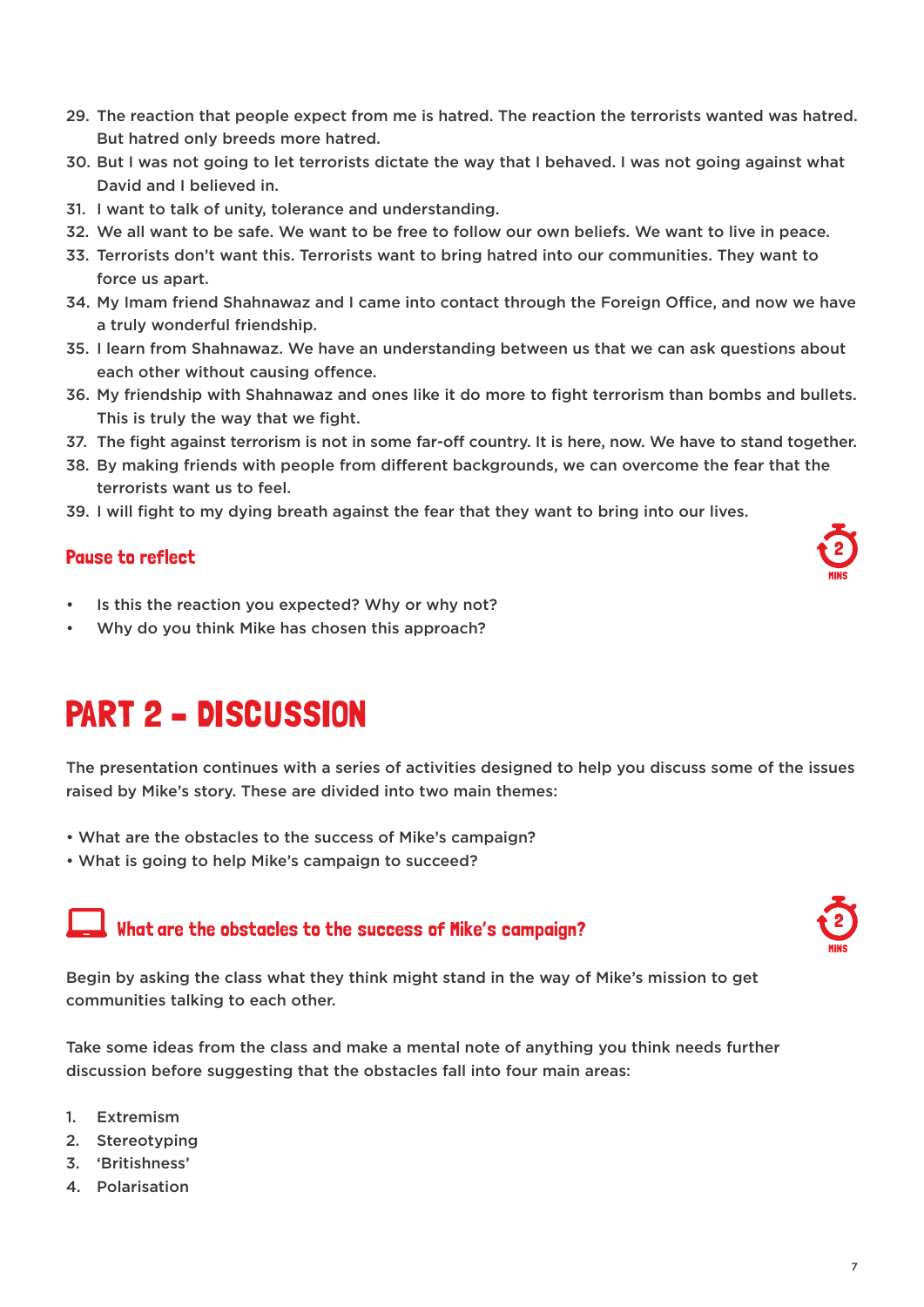We're going to look briefly at each one - what it is, why it is a problem, and possible solutions to help Mike overcome it.

#### **1. EXTREMISM**

Remind the class what extremism is: having political or religious views that go beyond what most people think are reasonable.

David Haines was killed by a group of Islamic terrorists called ISIS. Use the resource to help explain what ISIS stands for.

## $\Box$  What is ISIS?

ISIS is a terrorist organisation that took control of parts of Syria and the neighbouring country of Iraq during the Syrian civil war which broke out in 2011. The name ISIS stands for Islamic State of Iraq and Syria, but they are also known as ISIL (Islamic State of Iraq and the Levant), or just IS (Islamic State), or Daesh (which are the initial letters of their name in Arabic). The UN does not recognise their authority as an actual 'state' or nation, so ISIS is often referred to as 'so-called Islamic State'. They claim to have authority over all Muslims worldwide, but only consider followers of their branch of Islam – Sunni Islam – to be real Muslims. They enforce an ultra-strict version of Islamic law, punishing or killing anyone who disagrees with them, including other Muslims, especially those from the Shia branch of Islam. They have carried out terrorist attacks across the world, but most of their victims have been Muslims.

## For discussion  $\mathbb{C}^2$

There are many other forms of extremism. It's not just the 'Islamist' groups that we hear about in the news at the moment. Ask the class if they can think of other individuals or groups that might be considered 'extremist'. eg The English Defence League, National Front, Ku Klux Klan, Westboro Baptist Church, Arab Liberation Movement…

But what makes them 'extremist'?

#### Extremism – true or false statements

Ask your pupils to go through each statement to decide whether they are true or false. This can be done individually, but do discuss each one (briefly) with the class to help them understand the implications.

- Extremist views go beyond what most people think are reasonable. TRUE
- I can tell if someone is an extremist just by looking at them. FALSE
- Extremists are always violent. FALSE
- Extremists are always religious. FALSE
- All extremists come from the Middle East. FALSE
- Some extremists deliberately target young people. TRUE
- Extremism is against the law. FALSE





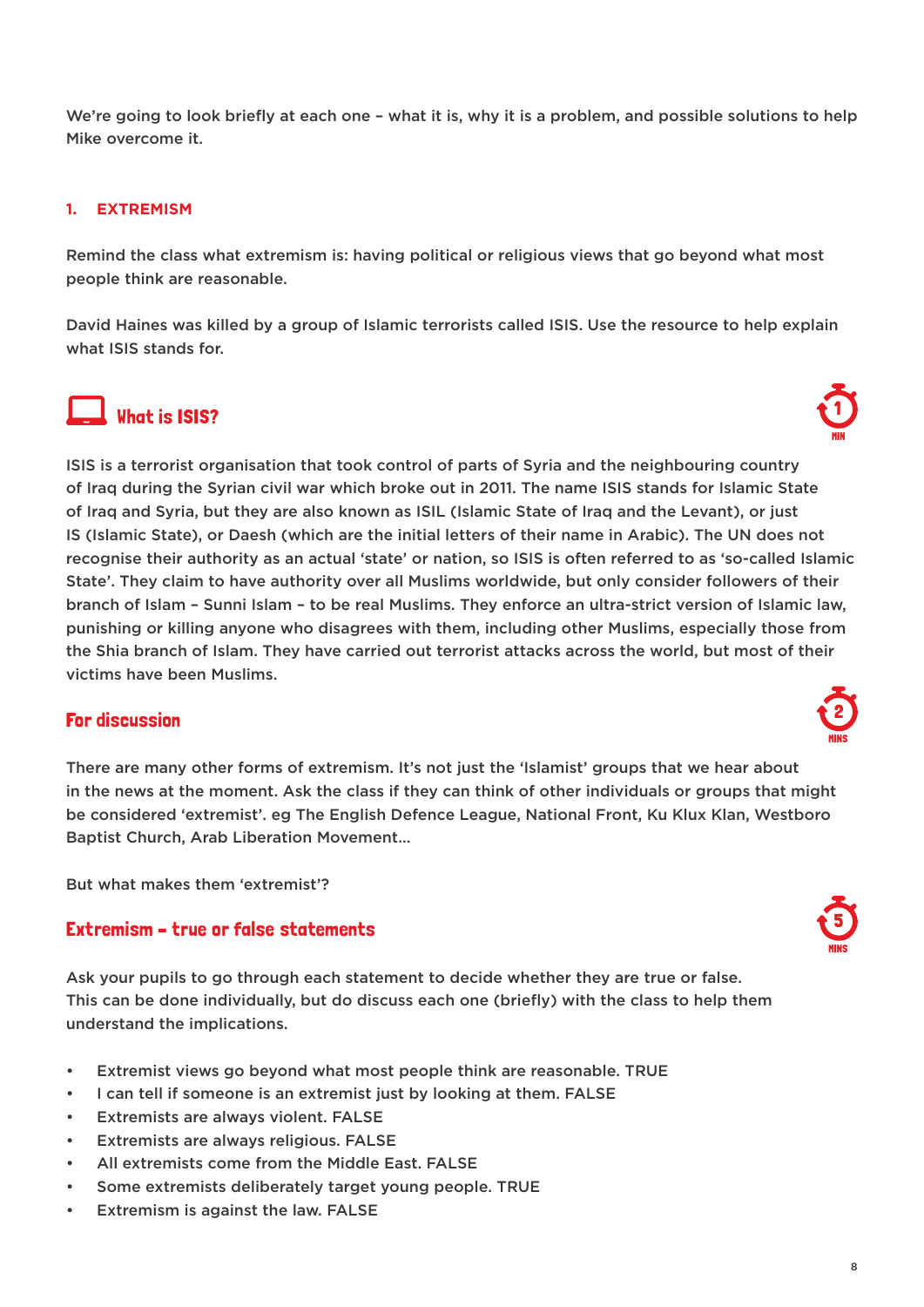- Extremists find it difficult to compromise. TRUE
- Extremists find it hard to see other people's points of view. TRUE
- Extremists tend to think they are right. TRUE
- Extremists want everyone to think like they do. TRUE

## For discussion  $\mathbb{C}^3$

Continue the discussion by asking your class if they think it is wrong to have strong views about something. Hopefully (!) they will disagree, because we need people with strong views to challenge society and help change it for the better. But these ideas need to be convincing enough for a majority of people to choose them of their own free will. They need to take other points of view into account in order to be fair to everyone and to show that the ideas can survive being challenged.

Extreme views go beyond what most people would choose, but one of the biggest problems with extremists is that they continue to think their ideas are right, even when everyone else disagrees. They see no value in anyone else's point of view. They fail to understand that if they have to use threats and violence to convince people of their arguments, then maybe they aren't very good ideas. This can lead to unreasonable thinking and, eventually, dangerous behaviour: 'If everyone thought like me, then the problem would disappear', 'Deport the people who don't agree with me', 'Kill the people who don't agree with me'.

#### **2. STEREOTYPING**

## For discussion  $\sqrt{5}$

The actions of 'Islamist' extremists have led to an increase in attacks on innocent Muslims who are often stereotyped and made scapegoats.

Stereotyping is to make a judgement about a group of people, to think that all the members of that group are the same.

Ask the students to think about the other schools in your area. How would they describe each one in just a few words? Take a few suggestions (but ask the class to keep it clean!).

"Rough", "stuck up", "full of weirdos". These descriptions are stereotypes. Your school will have a stereotype too – do you (or the students) know what it is?

Explain that all the people who go to your school wear (roughly) the same uniform, many of them went to the same primary schools, they're likely to be from a similar social background – so it's easy to understand why an outsider might see them as "all the same". However, it's obvious – just looking around the classroom, that they all have very different personalities.

The 'stereotype' is often a simple caricature – a cartoon version of reality – that might be based on your experience of meeting one member of a group, or on the actions of a small section of a larger group.



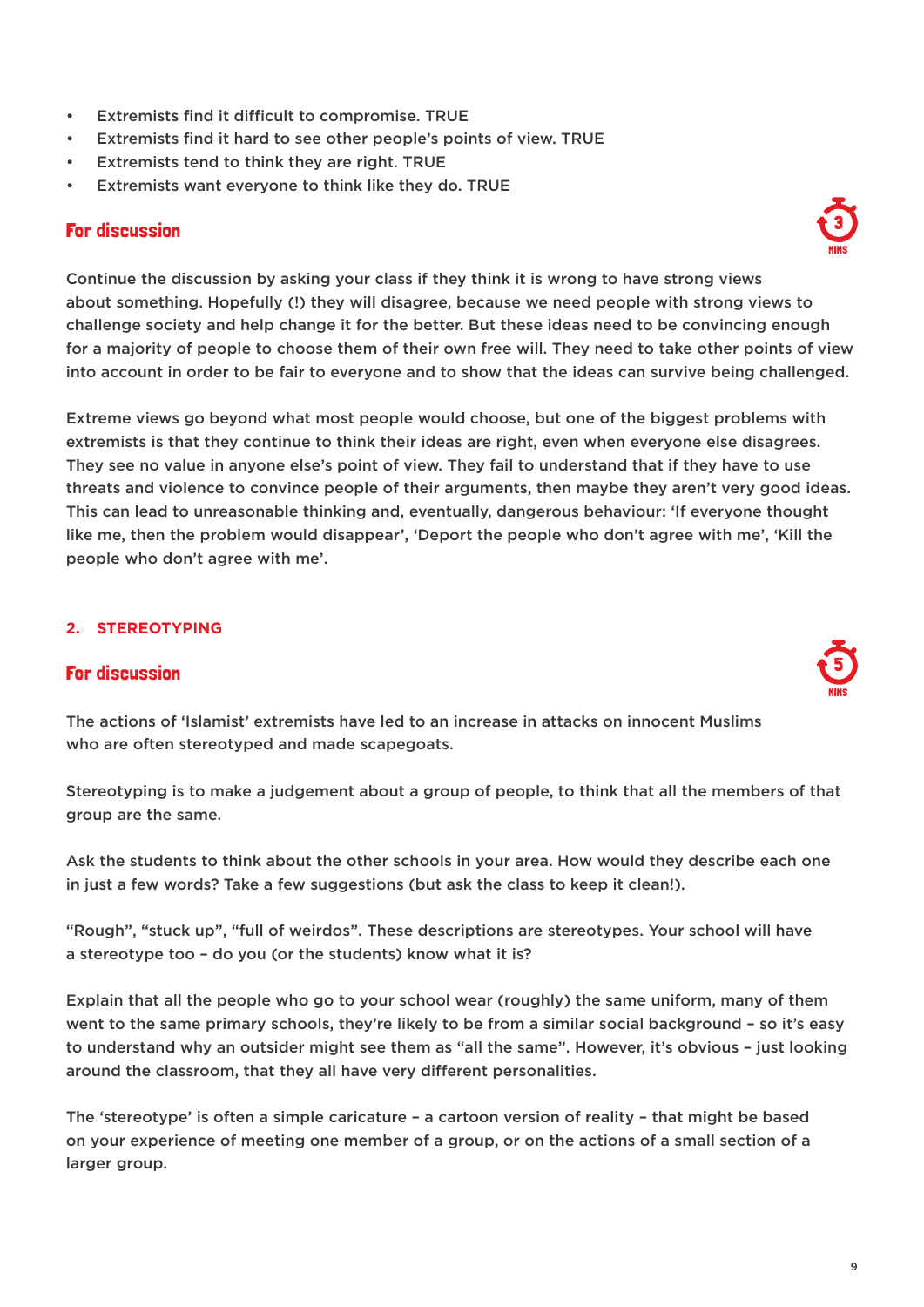Sometimes there is a grain of truth in a stereotype, but often a stereotype is completely untrue. It might be based on a misunderstanding, or on rumours deliberately spread by malicious people.

Stereotypes change as attitudes in society change, showing that they are based more on opinion than on hard facts.

A stereotype is always a form of prejudice – making a judgement about someone (or a group of people) before you know them properly.



### Why do we use stereotypes?



Use the interactive activity to get your students thinking about why we all use stereotypes.

The resource lists some of the reasons why people use stereotypes. The students should drag and drop them in order from most convincing (at the top) to least convincing (at the bottom), according to their opinion.

- Because people think the stereotypes are funny.
- Because it is easier to think, "They are all the same".
- A positive stereotype can make a group feel special.
- A negative or untrue stereotype can turn people against a group.
- It is sometimes quicker to use a stereotype.
- A positive stereotype can unite people.
- Stereotypes can be used to support government plans.
- An extreme stereotype is a good way to get attention.
- Stereotypes get easy reactions from an audience.

The students can complete this activity on their own devices before you discuss it as a class – "What have you put at the top? Do you think this is true?" Alternatively, you could complete it as a class, inviting a pupil up to the interactive white board to do the dragging and dropping, while you discuss the statements with the class – "What would you put at the top? Why? Who agrees?" and so on.

The aim of the discussion is to help the students examine their own reasons for using stereotypes, and to begin to think about why that might be a problem in preparation for the next activity.

#### $\blacksquare$  Why are stereotypes a problem?



And now use the interactive resource to think about the problems that using stereotypes can cause.

Again, invite the students to drag and drop the list of reasons in order from most important to least important according to their opinion.

- People with very different personalities are seen as all the same.
- Large groups of people are seen as having the same negative characteristics.
- Many stereotypes are unfair.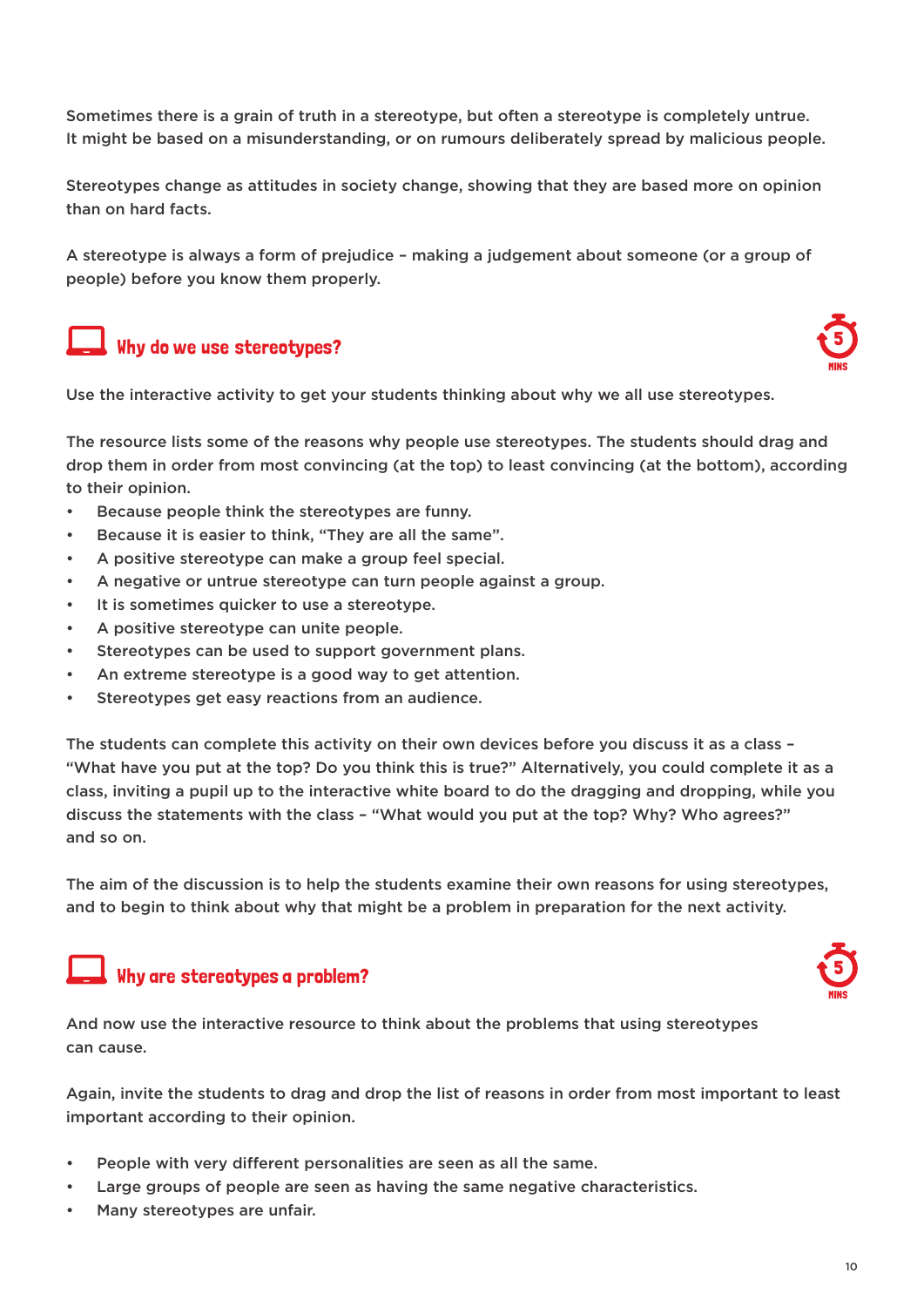- Many stereotypes are not true.
- A large group of people is blamed for the actions of a few.
- We don't see people as individuals.
- People think of a group as 'them' and not 'us'.
- Stereotypes concentrate on the differences between groups.
- People notice things that agree with a stereotype and ignore things that disagree with it.

And again, discuss the reasons and the order the class wants to put them in. There are no right or wrong answers, but the aim is to help the students see how unhelpful, unfair or even dangerous using stereotypes can be.

## For discussion  $\sqrt{5}$



Move the discussion on by asking: "Does the media stereotype Muslims?"

If you have time, you could find some headlines, either in print or online, that demonstrate how people are often identified as 'Muslim' rather than 'a man' or 'a woman', even when the story has nothing to do with religion.

The vast majority of Muslims are just ordinary people like anyone else, but the media treats Muslims as the 'other', as 'them'. Why do you think this is?

What other groups of people (in the news today or in the past) have been stereotyped and blamed for problems in society? eg the Irish, Jews, black people, immigrants, refugees...

Why does society like to find a scapegoat? ie a person, or a group of people to blame unfairly for the things that go wrong?

#### **3. 'BRITISHNESS'**

Another problem is that many people have very stereotypical views of what it means to be British, or what 'Britishness' is.

## Rate my 'Britishness'



Use this activity to see how 'British' – on a scale of 1 to 10 – your students think each person is, where  $1 =$  definitely not British, and  $10 =$  as British as they come.

The truth is that all of these people are (or could be) British. You can't tell just by looking at someone, because that is thinking in stereotypes.

Ask the students what their judgement was based on? How did they decide what 'Britishness' is? How would they define what it means to be British?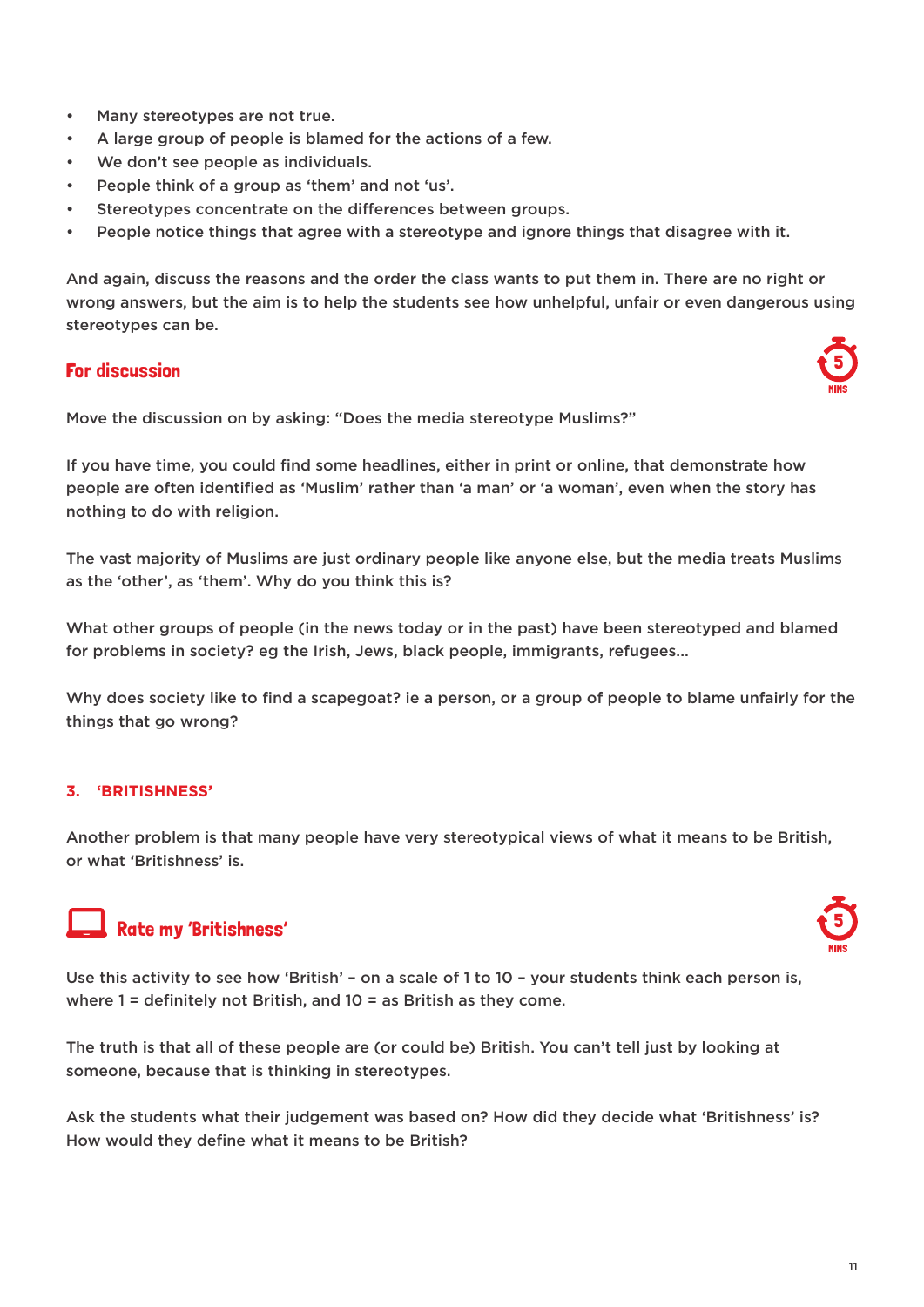### $\overline{\mathsf{I}}$  How British am I?



This activity is a (not entirely serious) test to see how British your students are. The questions test how well they know Britain and Britishness. They can either complete the quiz on their own devices and share their scores; or you can do the quiz as a class, taking a vote on the correct answers.

Of course, you will know the answers... but here they are anyway.

- 1. Which landmark is a prehistoric monument which still stands in the English county of Wiltshire?
	- Stonehenge [CORRECT!]
	- Hadrian's Wall
	- Fountains Abbey
	- Blackpool Tower
- 2. What is the name of the admiral who died in a sea battle in 1805 and has a monument in Trafalgar Square, London?
	- Cook
	- Drake
	- Nelson [CORRECT!]
	- Raleigh
- 3. In 1801, a new version of the official flag of the United Kingdom was created. What is it often called?
	- British Standard
	- St George Cross
	- Union Jack [CORRECT!]
	- Jolly Roger
- 4. Who is the patron saint of Scotland?
	- St Andrew [CORRECT!]
	- St David
	- St George
	- St Patrick
- 5. The second largest party in the House of Commons is usually known by what name?
	- Senate
	- Opposition [CORRECT!]
	- Lords
	- The Dark Side
- 6. How old do you have to be to drive a car or motorcycle in the UK?
	- 16
	- 17 [CORRECT!]
	- 18
	- 21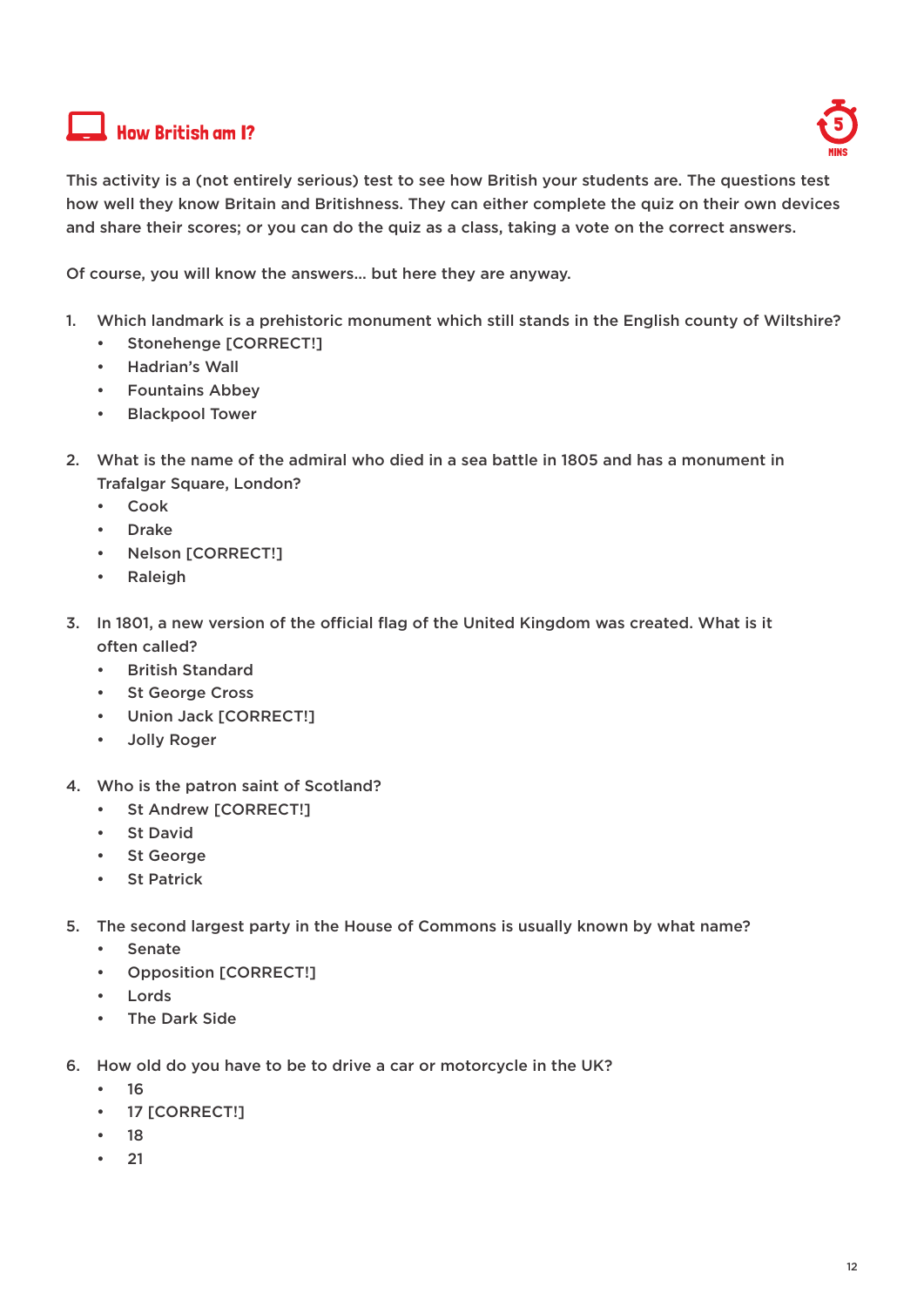- 7. Boudicca was one of the tribal leaders who:
	- built Hadrian's Wall
	- fought against the Romans [CORRECT!]
	- built Stonehenge
	- invented the wheel
- 8. When did the First World War end?
	- 1914
	- 1916
	- 1918 [CORRECT!]
	- 1920
- 9. What is the Shadow Cabinet?
	- Senior members of the main opposition party in Parliament [CORRECT!]
	- The name of the Leader of the Opposition's office
	- A group of people who secretly rule the world
	- A large, dark wardrobe
- 10. MPs are elected in a general election held at least every how many years:
	- Three
	- Four
	- Five [CORRECT!]
	- **Six**

#### $\blacksquare$  What makes someone British?

Does your Britishness depend on what you know? Or is it more about how you behave – the things you do and don't do?

For this activity, ask the students to drag and drop each (not entirely serious) characteristic onto the map of Great Britain if they think it describes how British people behave, and into the sea if they think it is 'not British' – or not necessarily British – behaviour.

Display the questions that follow the activity:

- What does it really mean to be British?
- Has 'Britishness' changed? What did it mean to be British 50 years ago? 100 years ago? 200 years ago?
- What would happen if 'Britishness' never changed? What would that mean for society?

## For discussion  $\sqrt{5}$

Having completed the 'Britishness' activities, discuss the above questions with the class.

What does it really mean to be British? Take some suggestions from the class, but try to keep the conversation open. The aim is not to come up with a once-and-for-all definition, but rather to highlight that defining 'British' and 'Britishness' is difficult. So play devil's advocate and keep asking questions. For example, if someone suggests "Someone who was born here" – ask "What about



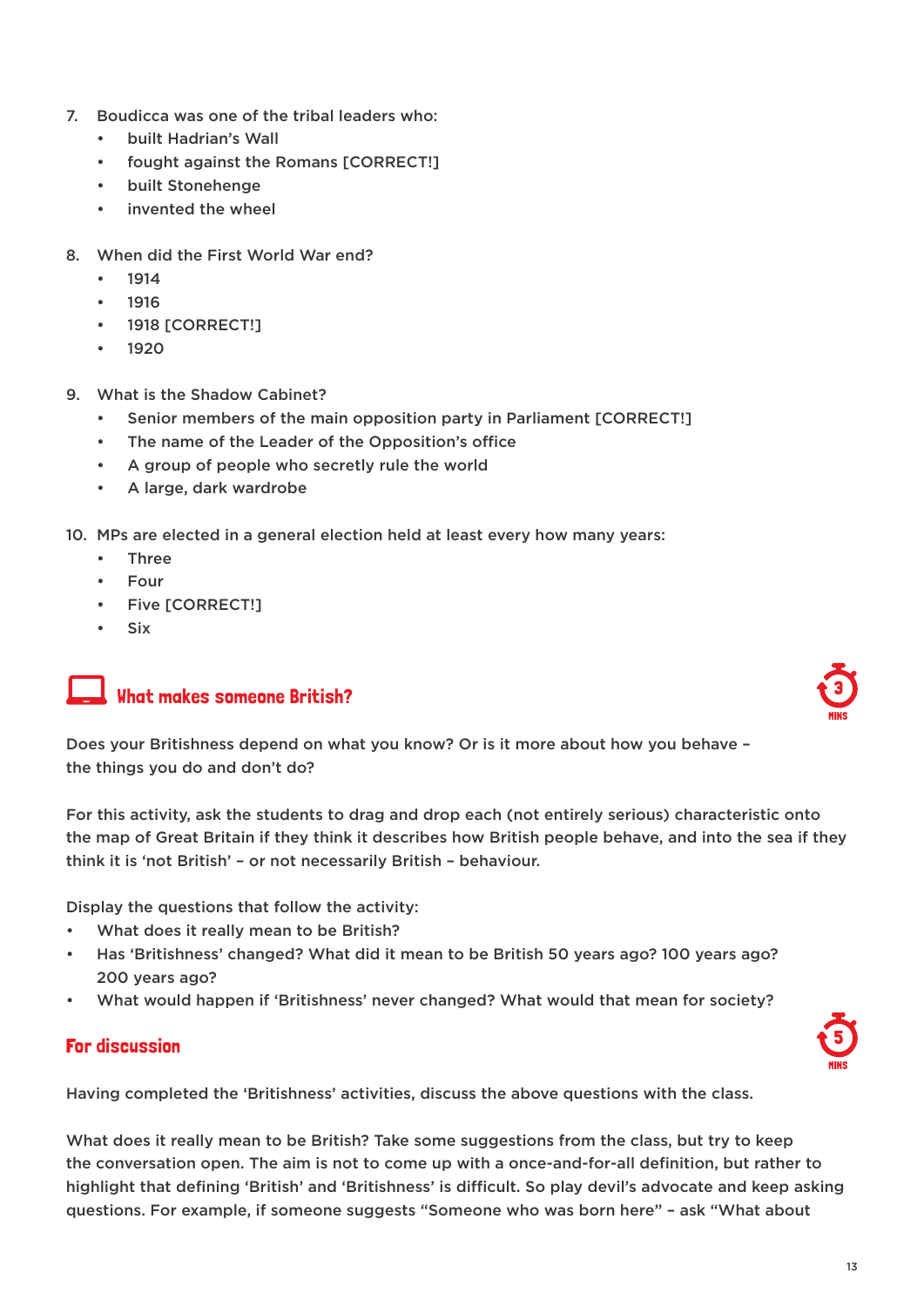people who came here as tiny babies? Or people who have taken a citizenship test and been given a British passport? Do people stop being British if they go and live permanently in a different country?"

Has 'Britishness' changed? Discuss the changes that have taken place in Britain: culture, ethnicity, religion. Try to bring out the point that the changes are not all to do with immigration – technology improves, morals shift and laws change as society develops over time.

What would happen if 'Britishness' never changed? Make the point that society has to evolve to keep up with the world, with technology, with attitudes.

Finish this section by making the point that what matters is that the people living in Britain (whoever they are) make a positive contribution to society.

#### **4. POLARISATION**

#### Polarisation <sup>2</sup>

Use the activity which ask pupils to decide whether they think a variety of issues are right or wrong.

## For discussion  $\mathcal{A}$

Some of your students may tell you that they cannot decide whether some of the issues are right or wrong, or even that it depends on the situation. Ask the class which issues they think are easy to decide, and which caused them more problems. Why was that?

Most people would agree that murder is wrong and that freedom of speech is right. On some issues – like euthanasia – people have an opinion but accept that in some situations their view might change. However, there are issues which provoke strong opinions on both sides of the argument.

When someone does something to hurt you, or your family, or your community, then the usual – and very understandable – response is to lash out. You get angry and want to deal with it. Set things right. Get retribution. See justice done. Make people suffer because you have had to suffer.

But it's this impulse which continues the cycle of violence. You did something to me, so I'm going to do something to you, so you do something to me again, so I do something to you again. You see it when three-year-olds get together. Fortunately most of us grow out of the more obvious symptoms of this disease, but the instinct to get back at someone remains.

It leads to polarisation. Polarisation is when people are at completely opposite extremes of an argument – as in 'polar': being as far apart as you can get, like the North and South Pole. When people are polarised, they cannot find anything to agree on – there is no middle ground between their two positions.

Some things aren't always right or wrong, right wing or left wing, 'British' or 'not-British' – there is plenty of room in the middle ground for uncertainty and exploration and compromise.



| MIN<br>s |
|----------|

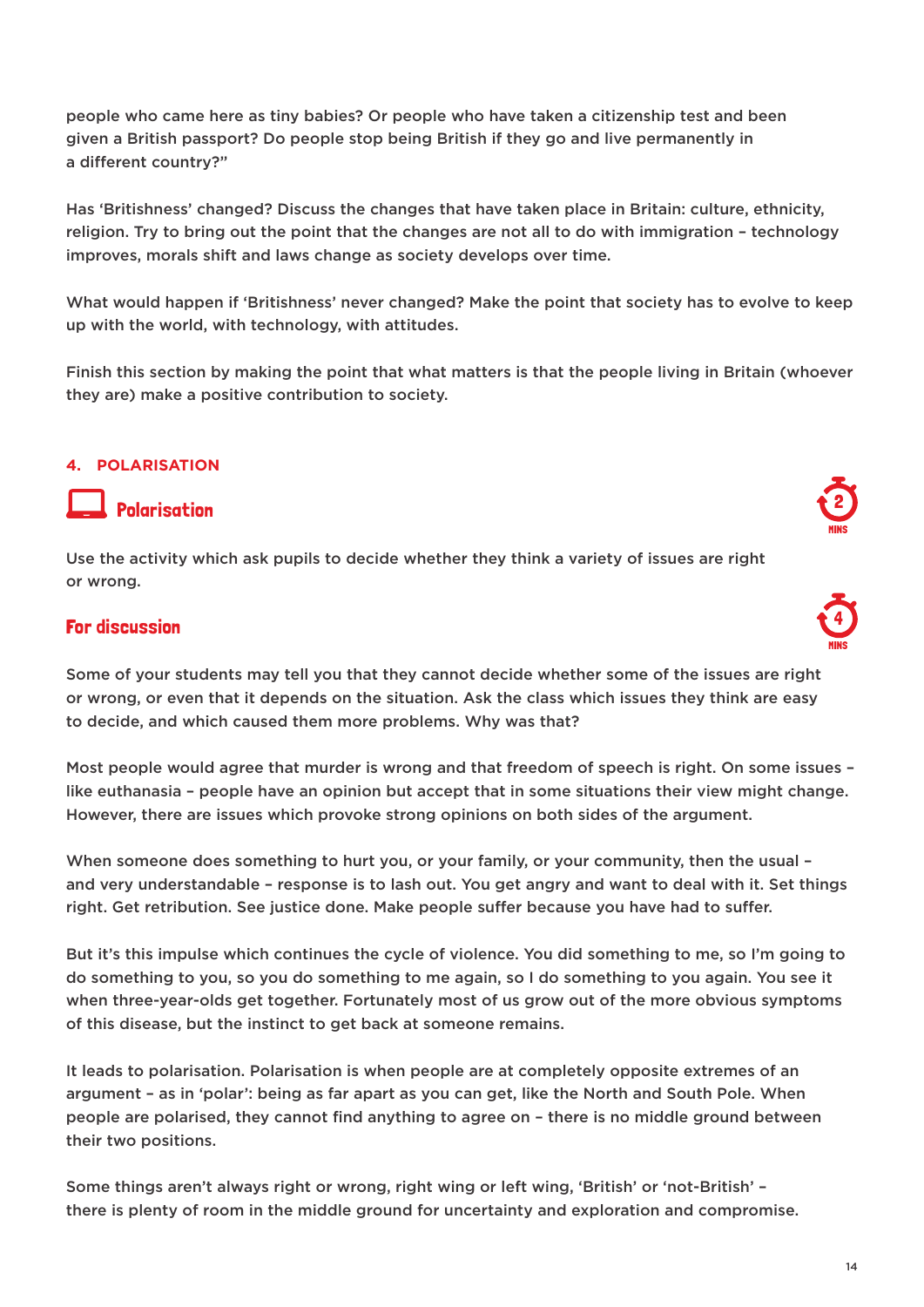Mike Haines certainly thinks so. Rather than trying to get revenge for his brother's death, he is contributing to a society in which people do their best to find common ground.

## What is going to help Mike's campaign to succeed?

Now ask the class what they think might help Mike's campaign to succeed.

Take some ideas from the class and make a mental note of anything you think needs further discussion before suggesting five factors that will be of help (and displaying them on the board):

- 1. Our multicultural society
- 2. People want peace
- 3. History
- 4. Education
- 5. Us

#### **1. OUR MULTICULTURAL SOCIETY**

#### $\blacksquare$  Our multicultural societv

Britain has always been a country of immigrants and so its culture has changed from how it used to be in the past, and will continue to change as it is influenced by the people who live here and come to live here. Films, TV, music, literature, art, food, fashion all evolve in new and exciting ways. However, living in a multicultural society is not without its challenges.

Ask the class: What are the benefits and challenges of living in a multicultural society?

Take some suggestions from the class before you display slides on the resource.

Benefits:

- Wide variety of food
- **Music**
- Interesting fashion
- Art
- Opportunities to learn about other groups
- Different groups learn how to live together
- Culture evolves and doesn't get stale

Challenges:

- **Segregation**
- Loss of identity
- **Extremism**
- Opportunity for discrimination





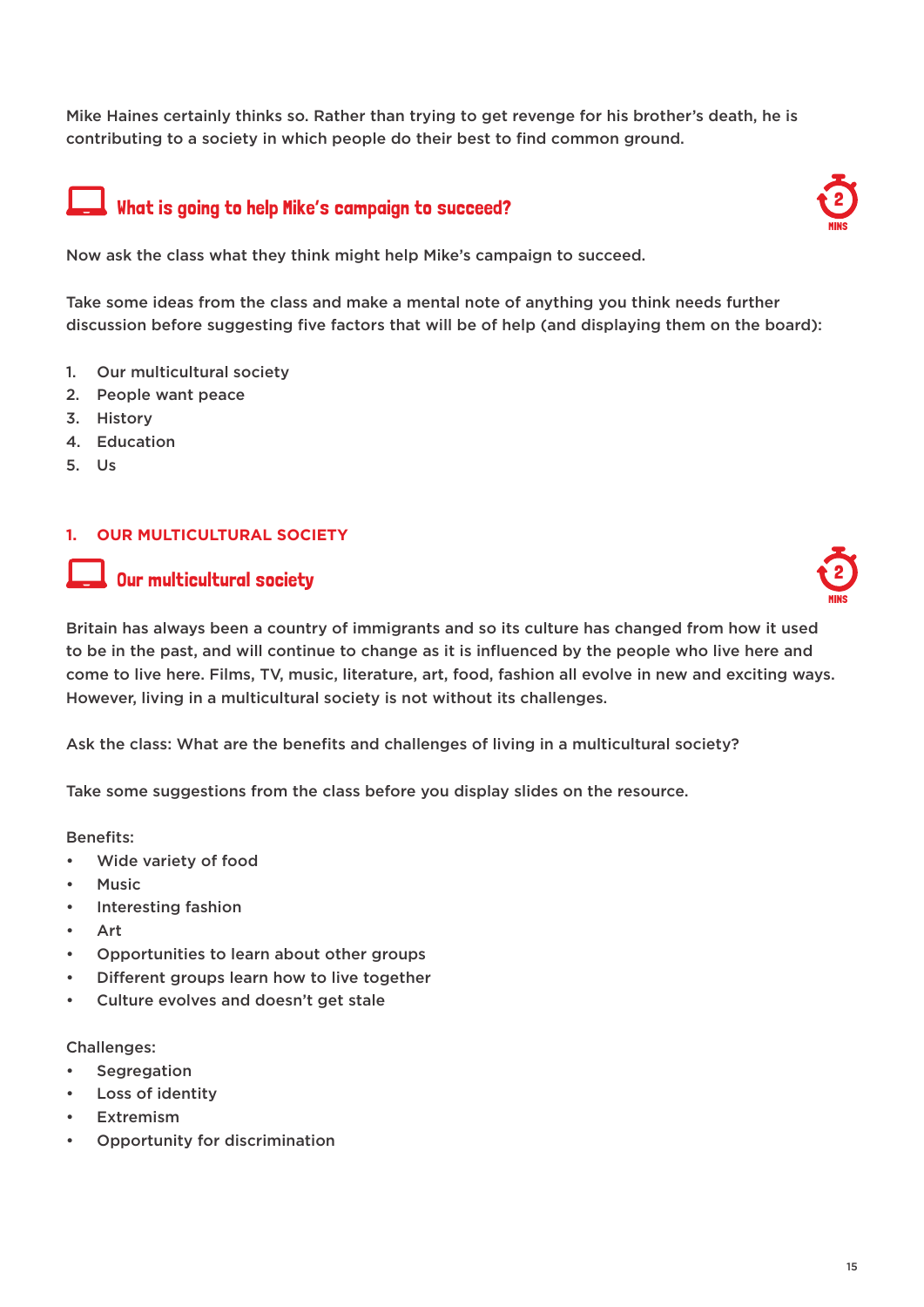#### For discussion

No one is saying that living in a multicultural society is free of problems – no society is – but it is here to stay. Britain has always been diverse and it will only get more so as communications and travel become easier and cheaper. Our future will depend on how well we can co-operate with each other and take advantage of the benefits a multicultural society brings. If we try to fight that we will be left behind by the rest of the world.

#### **2. LIVING IN PEACE**

Make the point that most people – nearly all people – do not like conflict. As Mike points out in his story, they want to feel safe and live in a place surrounded with people they get on with.

#### $\blacksquare$  Living in peace

Ask the class to think about the kind of society they would like to live in. Using the activity, they can make lists of attributes they'd like, and attributes they wouldn't like.

Again – the students could do this individually (or in pairs) on their own devices, or together as a class, taking a vote on the things they want and don't want.

#### For discussion

When they have finished, ask them:

- What sort of society have you described?
- Is there anything missing from your list?
- Have you contradicted yourself anywhere?
- Look at the things you don't want in society what is it about them you don't like? What sort of society would the things they don't like create?

#### **3. HISTORY**

There are many wars and conflicts continuing around the world, but we know from history that the cycle of violence can be broken and peace can be achieved.

## For discussion  $\mathbb{C}^2$

Ask your class if they know what a 'cycle of violence' is.

A 'cycle of violence' describes the kind of neverending fight that you see children getting into – they keep hitting each other back until eventually they can't remember who started it or why. They are both thinking, "I'm going to hit him, because he hit me", and it never stops.





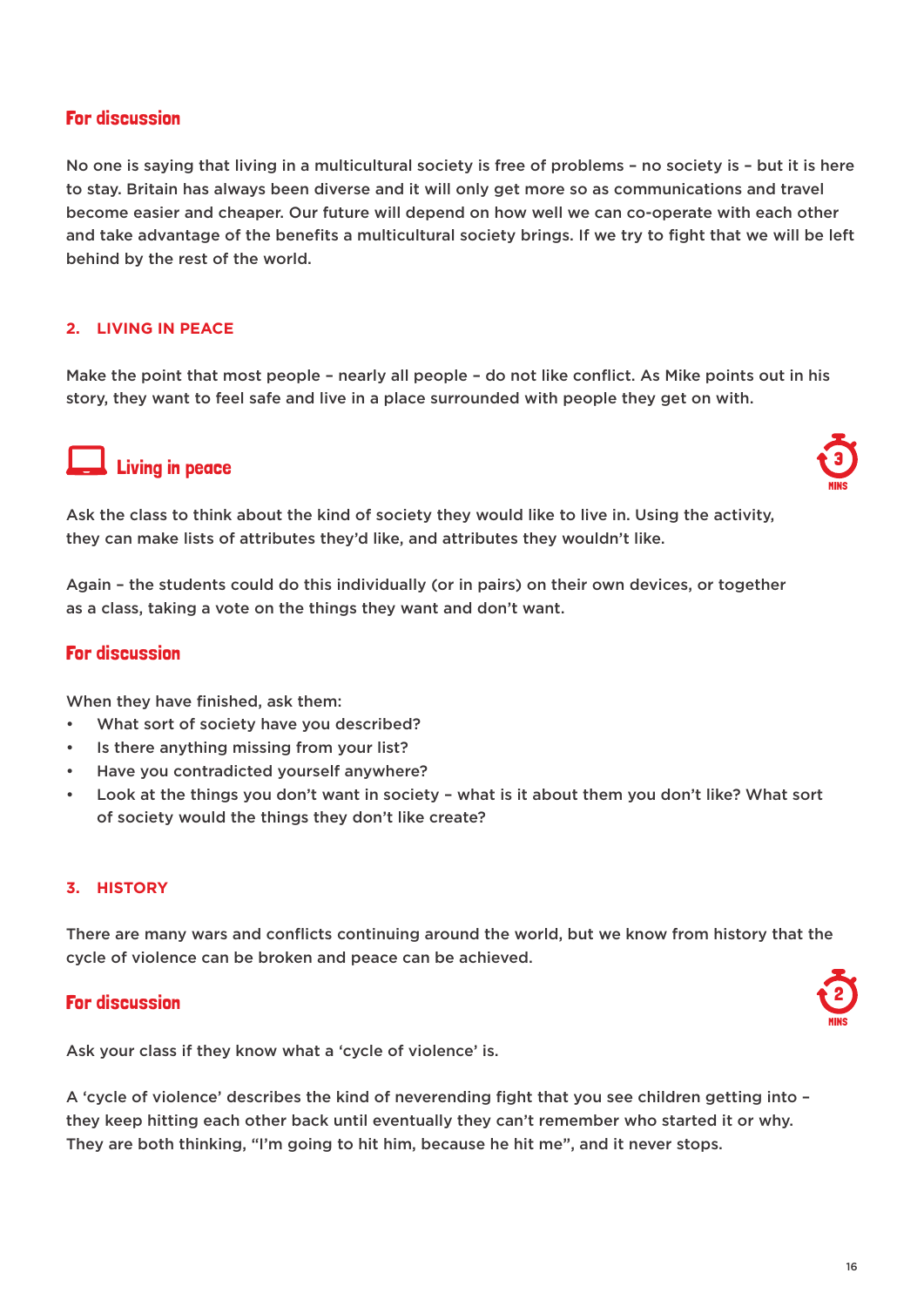Unfortunately, this kind of behaviour continues into adulthood, and tragically even entire countries get involved in neverending cycles of revenge. Wars break out and countless people suffer as a consequence.

But history shows us that wars do end. Enemies become allies. Peace is achieved. The cycle of violence is broken.

#### $\mathsf I$  Conflict resolution for beginners



But how do we make a start? Especially when confronted with people we don't understand or don't even like. All too often our first instinct is to be angry or to be violent, so when conflict arises, what's the best way to deal with it?

In this activity, the students should rate the various strategies for dealing with potentially violent situations. They should rate each one from 1 to 5:

- 1 Doesn't help at all
- 3 Might help
- 5 Definitely helps
- Keep calm, and when you feel yourself getting angry... wait.
- Don't blame other people for how you are feeling.
- Don't assume that everyone thinks the same way as you do.
- Think about your own prejudices: "Am I thinking in stereotypes?"
- Don't tell other people how they feel: "You're only saying that because..."
- Take one problem at a time: don't bring up something they did last week.
- Be nice. Don't swear. Don't say, "Yeah? Well you're fat..."
- Watch your body language be open, don't turn away or frown.
- Listen carefully wait your turn to speak and don't interrupt.
- Show you understand by rephrasing: "So what you're saying is..."
- Be big and apologise when you're in the wrong.
- It's not about winning, so never say, "In your face, loser!"

Depending on the class, you may like to discuss each one to gauge the attitude of your students. You are likely to encounter some scepticism – "That would never work!" or, "I'm not going to do that, I'd get my head kicked in..." – and that's fine. Ask the students to say why they think it wouldn't work and suggest a (non-violent) alternative.

The point is: it's hard. Very often our first instinct is to be aggressive, but that is precisely why there is so much violence in the world. It's too easy. We need to do the hard thing and break the cycle of violence.

## $\Box$  Dos and Don'ts



In conflict resolution, what you say and how you say it is all important. In this activity there are some examples of the right thing to say paired with the wrong thing to say in a variety of situations. Drag and drop the phrases to match up the pairs. Here are the answers: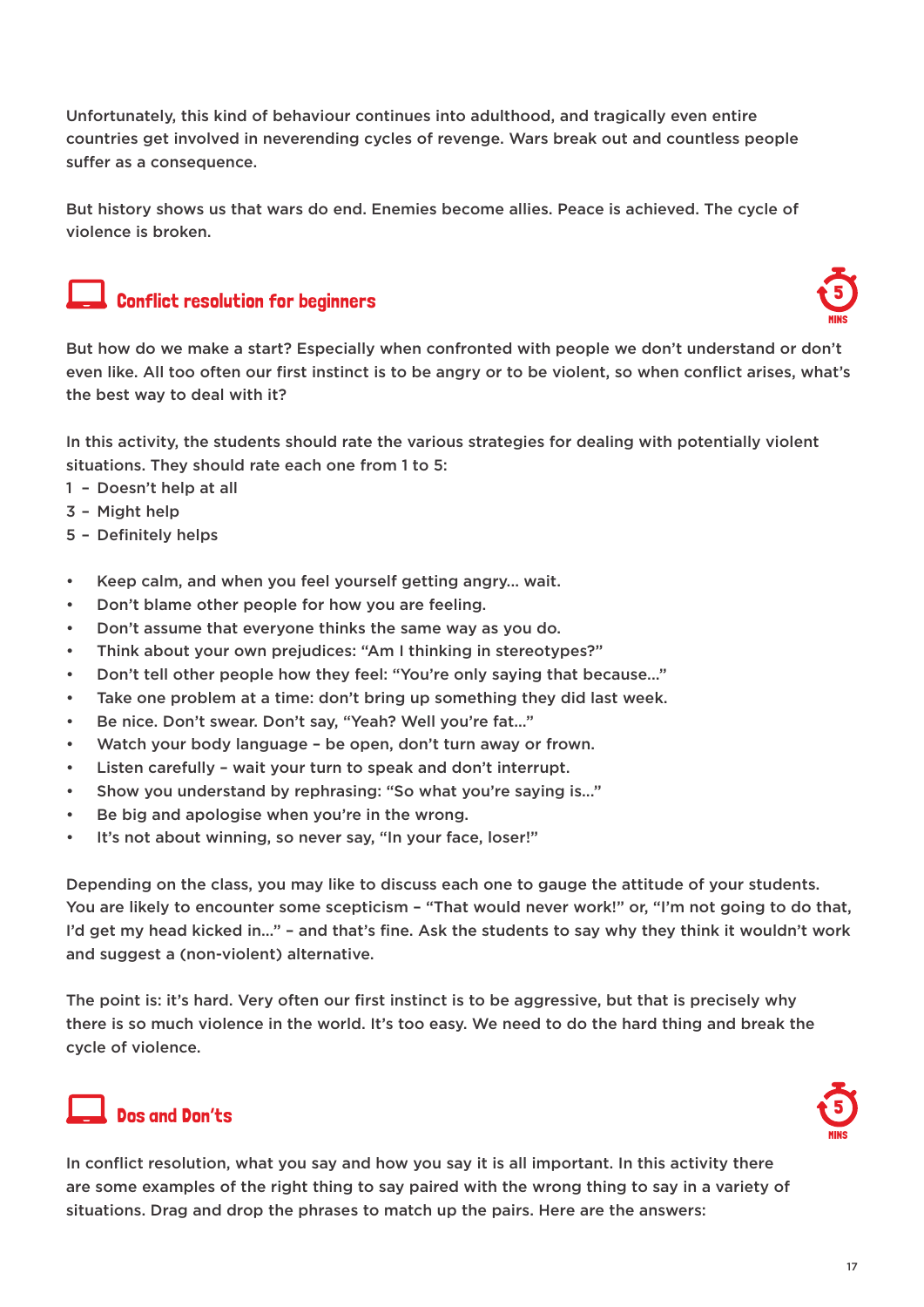| Do say                                    | Don't say                                  |
|-------------------------------------------|--------------------------------------------|
| I don't understand you.                   | You don't understand me.                   |
| I am feeling annoyed.                     | You are so annoying.                       |
| Why do you say that?                      | You're only saying that because you        |
| I don't think I explained that very well. | I just explained! You're so stupid!        |
| Thank you for agreeing with me.           | In your face, loser!                       |
| I'm sorry.                                | Pfft whatever.                             |
| I can't help what you think of me.        | Yeah? Well you're fat.                     |
| What do you think?                        | You all think the same way.                |
| So what you're saying is                  | I don't have to listen to what you say     |
| I feel bad when you do this.              | This is just like you. You always do this. |
| Let's deal with one thing at a time.      | And what about last week when you          |
| How do you see it?                        | Why can't you see it my way?               |
| Please explain why you think that.        | But that's just wrong!                     |
| Why do you do that?                       | Don't do that.                             |

Discuss with the class why the 'Dos' are more likely to cool down potentially violent situations than the 'Don'ts'. How many of the class admit to saying some of the 'Don'ts' or things like it? What reaction did they get?

#### **4. EDUCATION**

There's a saying "Ignorance is bliss" but in most cases, it really isn't. When people understand each other and what makes them tick, they are less likely to be prejudiced. Education isn't just about learning to read and write, it really does help people to get on.



To get your students thinking about the benefits of education, ask them to use the resource to put the list in order from important to least important (in their opinion).

Understanding that there is diversity within a group. Having the knowledge to tell what is true and what is made up. Being more able to contribute to society. Having the skills to enjoy diversity without feeling threatened. Having the confidence to cope with change. Having the ability to help change society for the better. Helps people to develop self confidence. Understanding promotes equality. Educated people are more likely to find peaceful solutions to conflict. Educated people tend to have fewer children.

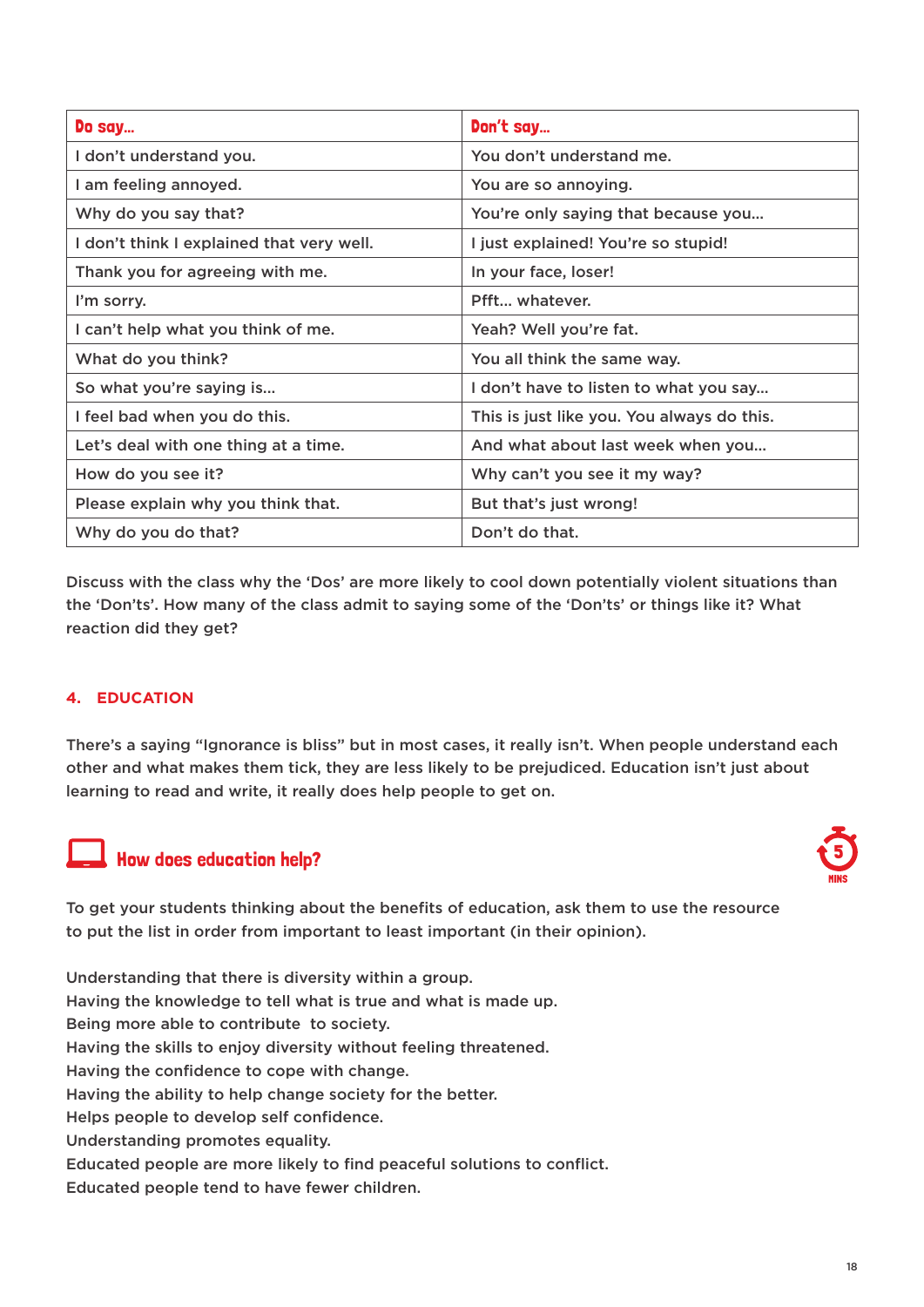#### For discussion

Ask a few of the students to say how or why they think education contributes to each of the benefits on the list. Why have they put them in the order they have?

## **5. US**  $\Box$  Our rights



Tell the class that research shows that the younger generation (them!) is more willing to accept difference and diversity. More young people are growing up in a more multicultural society and are much more at home with diversity in all its forms.

The world has changed since their grandparents were at school... even since their parents were at school. The changing attitudes and values of society are reflected in the laws that have been made.

Using the resource, the students should decide which statements are true and which are false.

#### Answers below!

In 2002, someone could be refused a job if they were the 'wrong religion'. [TRUE – In 2003 the Employment Equality (Religion or Belief) Regulations made it illegal to refuse someone employment because of their religion.]

Homosexuality wasn't decriminalised in Scotland until 1975.

[FALSE – It was actually even later. In England and Wales, homosexuality was decriminalised in 1967, but remained illegal in Scotland until 1980, and illegal in Northern Ireland until 1982.]

In 1979 a woman couldn't apply for a bank loan or mortgage without a man (eg her husband or father) signing the agreement.

[TRUE – It wasn't until 1980 that a woman could sign in her own right.]

Until 2000 it was illegal to be in the Armed Forces if you were gay. [TRUE – The law was changed, much to the relief of all the gay soldiers, sailors and pilots.]

In 1974 a woman could be sacked from her job if she became pregnant. [TRUE – In 1975 a law was passed to make it illegal to sack a woman because she is pregnant.]

In 1977 someone could be refused a job because they were black. [FALSE – The Race Relations Act made it illegal to refuse someone a job because of their race only a year earlier in 1976.]

In 1982, the Court of Appeal decided that it was illegal for pubs and clubs to refuse to serve a woman.

[TRUE – Some pubs and clubs were still refusing to serve women.]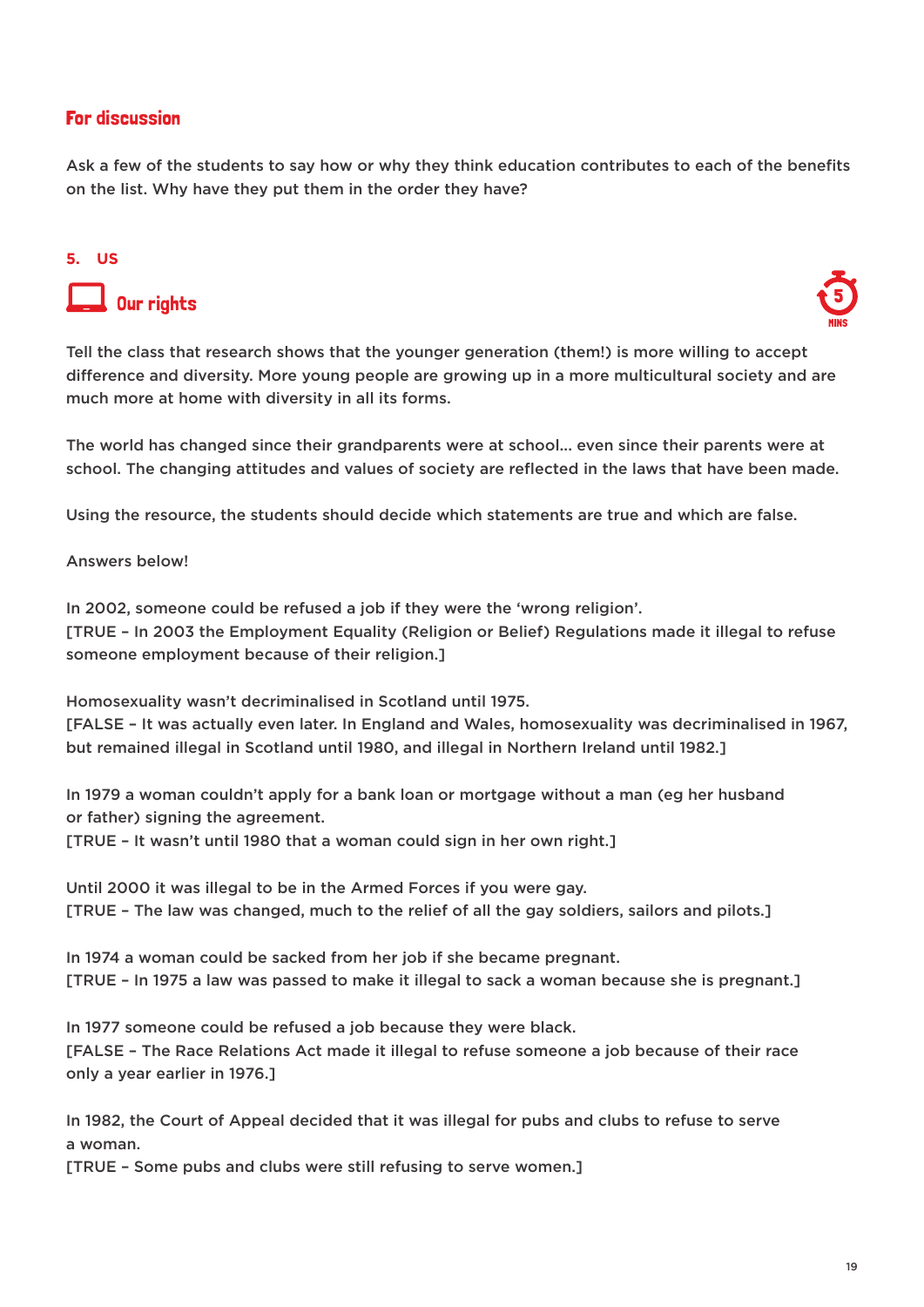In 2009 it was still legal for a shop or hotel to refuse to serve LGBT people. [TRUE – In 2010 The Equality Act made it illegal for people to discriminate against homosexuals when providing goods and services.]

In 1984 a law was passed to make rape within marriage a crime. [FALSE – That law wasn't passed until 1994.]

Until 1994 employers could refuse to give someone a job they were perfectly capable of doing if they were disabled.

[TRUE – The Disability Discrimination Act was passed in 1995 to help prevent discrimination against disabled people.]

In 2005, same-sex couples were finally allowed to get married.

[FALSE – Civil partnerships for same-sex couples became law in 2005, but this didn't give them the same rights as heterosexual couples. Same-sex marriage didn't arrive until 2014.]

#### For discussion

Ask the class if they were surprised – or even shocked – by some of the facts they have just read. Why or why not?

Ask the class what positive changes are needed in society? What can they do to help change society for the better?